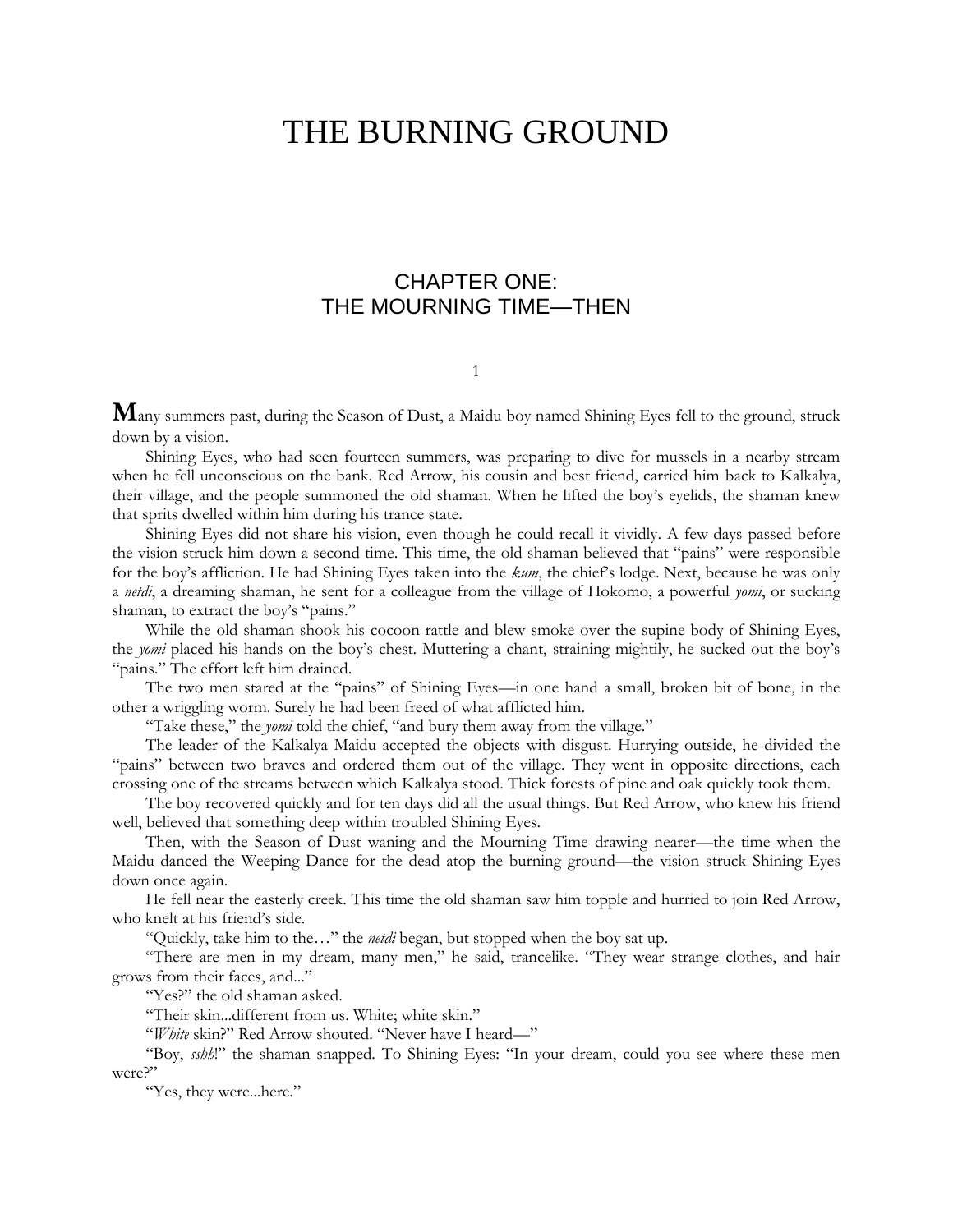"Here?"

"In our rivers and streams, our forests and hills, all over our land. I saw places known to me." This concerned the old shaman. "What were these...white skins doing?"

Shining Eyes' blank expression became a scowl. "Two things. First, I saw them digging." "Digging? For what?"

The boy reached into the stream and scooped up a handful of its gritty floor. "For this." "For *sand*?" the shaman exclaimed. "For *rocks*?"

"No, only this." Shining Eyes stirred the dripping mud and separated many gleaming golden flakes. He also extracted a nugget about the size of an acorn and held it up for the others to see. "And this."

The *netdi* shook his head. "Of what importance could this be?"

Shining Eyes threw all of it back into the water. "The dream did not reveal that to me."

"You mentioned two things," Red Arrow said. "What was the other?"

The boy shuddered. "The white skins were...devouring our people."

#

No Maidu of Kalkalya, or of any other village for miles around, pretended to understand the dream, but all feared its portent. Shining Eyes soon began dreaming other dreams; good dreams, for the most part. In time, when they laid the old shaman to rest in the burning ground and helped him move on to the Sky Land, Shining Eyes became *yomi* to his people and won respect across the territory of the Maidu. Still, the first dream tormented him all his life.

2

In early summer of 1849 a man named Bear Mason led over twenty miners northeast from Sacramento to the north fork of the Yuba River, in the rugged foothills of California's Sierra Nevada mountains.

Why there? some wondered. "Too many friggin' people down along the American, is why!" Mason would say. "No room to stand and piss into any fork, much less work a claim. And what I hear, hell of a lot more damn fools is on their way!"

Mason spoke the truth. The forty-niners, as the newspapers called them, now flocked to the gold fields around Coloma, Placerville, Angels Camp, and other burgeoning boom towns. Bear Mason wanted no part of that. He would also tell anyone that asked, "Damn placer gold comes washin' down from the mountains, so they's gotta be as much or more up along the Yuba as anywhere else."

Among the twenty-odd miners that followed him there, the ill-tempered Mason counted just one friend, and only because the simple Albert Lick was "too goddamn dumb to know any better." Why did they go with him, then? Because they *wanted* to believe his stories of what they would find along the Yuba. As distasteful a companion as he appeared, this man could be their way to quick and easy riches.

On the afternoon they arrived, the miners knew how right they had been.

One day earlier they'd crossed the Yuba River's south fork, their boots stirring up "color." The same thing happened toward the end of the day, at the middle fork. Why didn't they stop at either of those places? they wondered. But Mason had his mind set on the north fork, and no one argued with him.

The horses and mules were still being unloaded when a miner waded into the current from the rockstrewn south bank. The river ran wide here, with a sharp bend where a sand bar protruded. Not far off, a narrow creek twisted down from the north between low hills, one of many that fed the river. Forests of oak and sycamore, trimmed by dense, thorny chaparral, pushed to within yards of both steep, rocky banks. So did digger pines—thin, gray conifers with few needles.

The first pan dipped into the cold water belonged to a Kentuckian named Caleb Morgan. His loud *whoop* brought the others to the river. Grinning, he showed them the pan, which held dust, small flakes, and one pea-sized nugget.

A second and third pan brought similar yields. Then, a man from Buffalo named Edwin Brookmire caught their attention from the sand bar. "Look here!" he cried.

Two nuggets, partly embedded and nearly identical, each weighed about seven ounces. And more placer gold, washed down from the mountains, flecked the bar.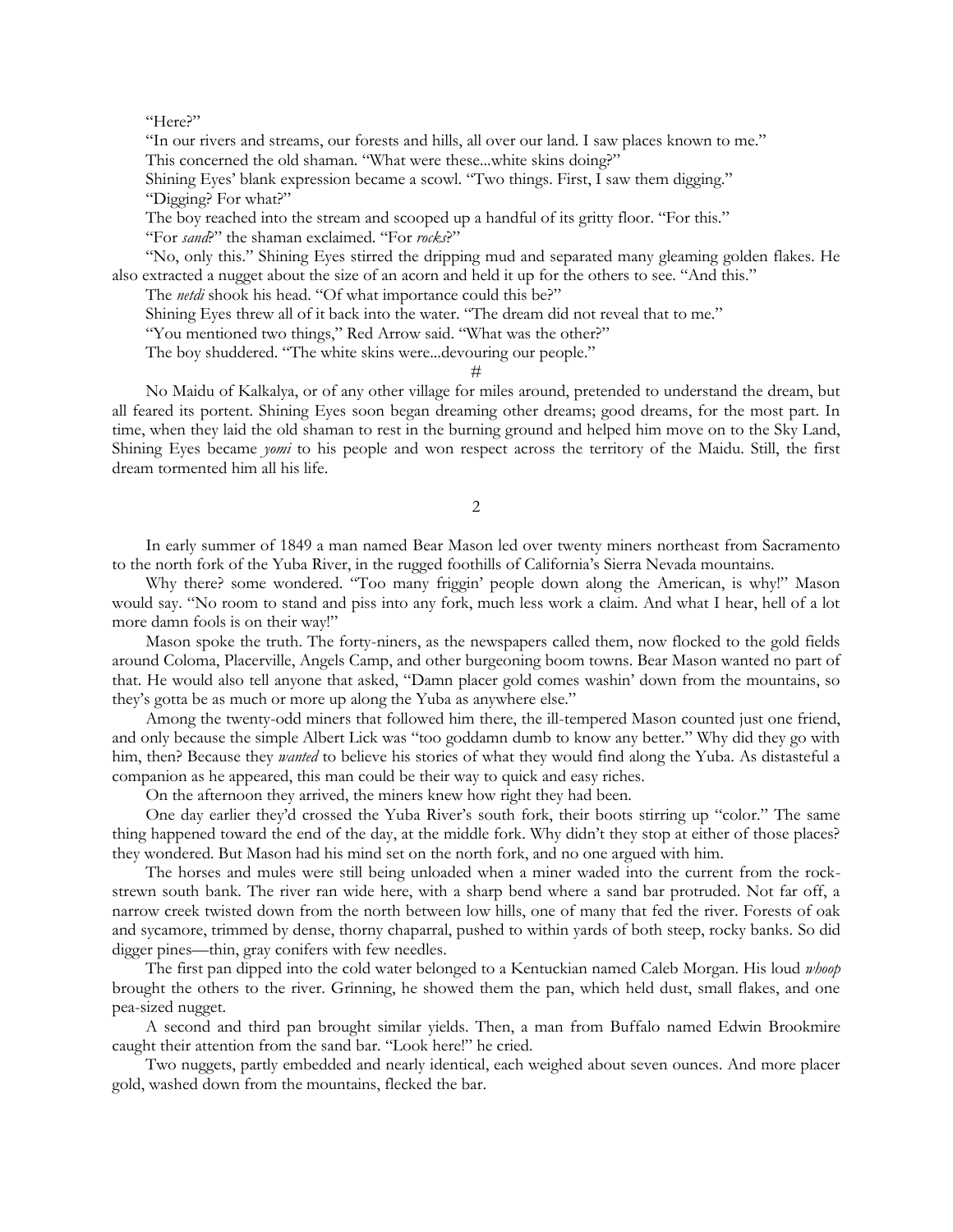Even before they could absorb this, Albert Lick walked toward the group from about ten yards downriver, where he had gone to piss. He carried in both hands a large rock, which he'd pulled from the north bank, at the water line. Thickly caked in mud, it didn't look like much. Some of the men snickered, but shut up when Mason glared at them. Mason took the rock and plunged it under the water, rinsing off layers of mud.

The rock, a pure gold nugget, had no quartz lines at all. It weighed over six pounds.

"Boys, we're gonna be friggin' rich and long gone 'fore anyone else ever gets up this way!" Mason exclaimed.

A *town*, christened Rainbow's End, sprang up along the Yuba River's north fork, with Bear Mason as its *alcalde*, the mayor. A couple of tents went up, the largest serving as a saloon, meeting hall, and a church, where those inclined could listen to a devout Virginian named William Root read from the Bible. But mostly the men slept under the stars, because they were too busy getting rich to concern themselves with a roof over their heads. During the first month no man earned less than \$150 a day, with occasional "strikes" multiplying that number many times over. And when a claim began to yield less, a miner simply moved farther up- or downriver, or along one of the streams that fed the north fork.

For much of the summer Bear Mason killed only one white man. The justifiable death—by their standards—happened after a heretofore quiet, hardworking man named Peter Tolles suddenly took off with the bulging pokes of two neighbors. They caught him a mile south, brought him back, tried and hung him, Mason serving as both judge and executioner. Such was the law of the camps.

#

Bear Mason had a good reason for why he grew richer than his fellow miners, and it had to do with the Indians that infested the foothills of the Sierra Nevadas. Strange, repulsive heathens they were, many thought, not like the proud Sioux or Cheyenne or Blackfoot. No one cared that they, too, had tribal names, like Miwok, Washo, Maidu, or Yana. The white men called them "Digger" Indians, a disparaging term that had to do with their practice of digging up roots and insects and consuming them.

Discounting Mason and the simple Albert Lick, who didn't understand too many things, not a single man at Rainbow's End had the slightest use for a Digger. Their attitudes toward them ranged from the grudging tolerance—and attempts at conversion—of Root and his Bible-toting friends, to the intense hatred of Sam Beale, an Oregonian who'd fought in the recent, bloody Cayuse war.

But Mason, who also hated Indians and had killed more of them than Beale and the others combined, acknowledged their usefulness. He'd lived among them, eaten their food, bartered cheap trinkets for valuable furs and hides, bedded squaws. After a month on the Yuba's north fork he managed to win over a few Diggers from a village not too far away using guile, whiskey, and white man's clothes. Two squaws became frequent visitors to the camp, which pleased most of the miners, while Mason put the braves to work on his claim, and his poke grew. Still, as August of 1849 neared its final days, only a couple of other miners had taken advantage of the cheap labor.

There were incidents, of course: a young Digger, drunk, managed to get hold of a gun and blow his brains out. Another accidentally set foot on Sam Beale's claim and was beaten soundly. A whore called Janie scarred the face of a miner who treated her badly. And one brave was killed in self-defense after he attacked Edwin Brookmire. No one knew what had provoked him.

Somehow, though, they coexisted, and Mason, benefiting the most, dreamed about pink-skinned women, good whiskey and other pleasures that would occupy the rest of his life.

3

The Season of Seeds approached, and with it came the *ushtu*, the Mourning Time, when the Maidu danced the Weeping Dance.

Red Arrow, the chief, thought about the three who had been laid to rest in the burning ground since the last *ushtu*. In the Season of Snow it had been Old Wife, his first squaw, who had been with him since early manhood, and for whom his heart still grieved. Then, recently, the two young braves who had died in the village of the white skins. *Three* people. Not that many Kalkalya Maidu had died in all the *five* years previously.

Things were different now.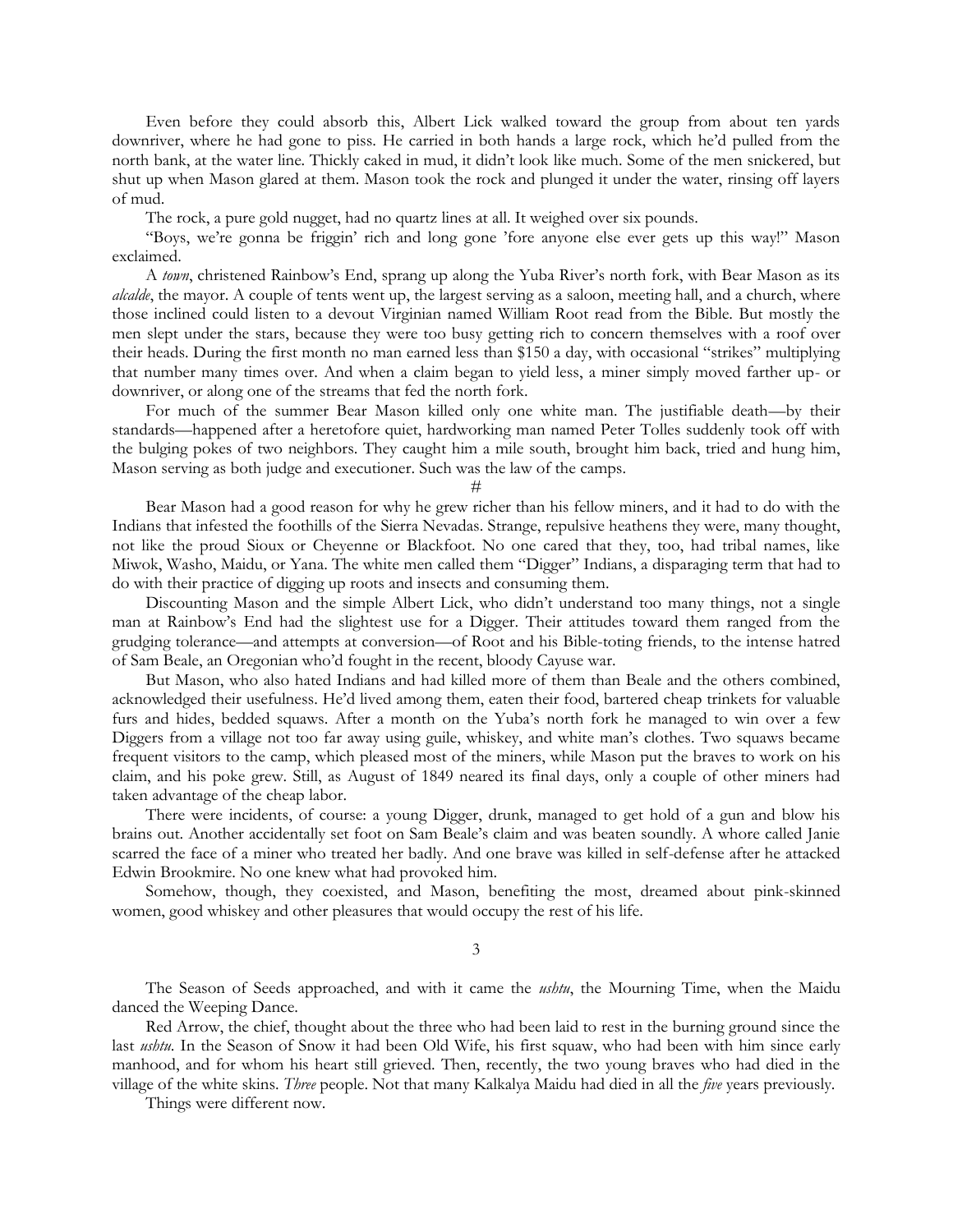Standing in front of his *kum*, Red Arrow watched the old shaman conversing with four young men. Shining Eyes' back was bent, and he walked with difficulty from an injury sustained on a hunt many summers ago. But the intensity of his piercing gaze was no different than it had been in his youth. The young men in his presence fidgeted; Red Arrow did not have to hear the words to know what they discussed.

The oldest, a son of Shining Eyes, had seen twenty-two summers. He'd once worn a different name, Deer Hunter, for no one brought more deer to the village than him during the hunts. But now he wished to be called Lazy Jim, a name that the white skins had given him. His two friends were Scarface John and Captain George, while the fourth, at sixteen little more than a boy, was Lazy Jim's brother. He had not yet been to the village of the white skins so they still called him Swift Water, a name proudly given him by Shining Eyes in his fifth summer, when he could already negotiate the racing currents of the streams and rivers in a square-ended dugout canoe.

Today, Shining Eyes feared, this would all change.

"I wish you would not go to the white skins' village," the old shaman said.

Lazy Jim smiled. "You say the same thing each time, Father."

The *yomi* shrugged. "I am afraid for the boy."

"But you gave me your permission last night," Swift Water said, "so it is done."

Shining Eyes raised both hands and exclaimed, "Do not any of you recall the dream?"

Scarface John and Captain George glanced smugly at each other but were chastened by a cold glare from Lazy Jim. The shaman's ancient dream had, in recent years, been the source of both awe and ridicule among not only the Kalkalya Maidu but those of other villages.

"Father, your dream foretold the coming of the white skins," Lazy Jim said in a patient tone. "But see! Have they devoured us? They are not monsters, they are our friends."

The debate always ended this way. Shining Eyes sighed. "You will bring me more of their tobacco?" "Of course, Father."

The young man started to walk away, but Shining Eyes grabbed his arm. "You still have it with you?" he asked.

Lazy Jim reached into his deerskin mantle, withdrew a gleaming white fetish on a sturdy string and held it out in his hand. This piece of bone, two inches long, had been carved in the shape of a leaping salmon.

"Of course, Father," the young man said.

Shining Eyes took the fetish and hung it around his son's neck. "Wear it," he said, "wear it all the time," and Lazy Jim nodded.

The young men started from the village. As he watched them go, Shining Eyes was joined by his oldest son's squaw, who had just emerged from her *hubo*. Cloud Woman, dressed in overlapping shredded bark aprons, carried her infant daughter on a cradleboard.

"One day he will not walk back from the white skins' village," she said in a quiet voice.

Shining Eyes glanced at his son's wife. "Why do you say that?"

"In a dream I saw him on the burning ground, but his feet did not touch, and he wept."

The old shaman looked at her sternly then relented. "He will be all right."

"Are you sure?"

"Yes. Go now, tend to the child."

Cloud Woman walked toward one of the streams. Shining Eyes went inside his *hubo* so that no one would see him trembling.

He could not tell Cloud Woman that he'd had the same dream.

4

Rainbow's End had grown. Swift Water, having seen the camp only once from afar, felt excitement as he walked through it. Being mid-morning already, most of the miners worked at their diggings. The horses and mules, tethered nearby and grazing on bunch grass, fascinated the boy.

But Swift Water reserved most of his awe for the *Bear Man*, the giant white skin who had already become a legend in Kalkalya. The stories he had heard about this bearded monster! A fifty-pound rock the Bear Man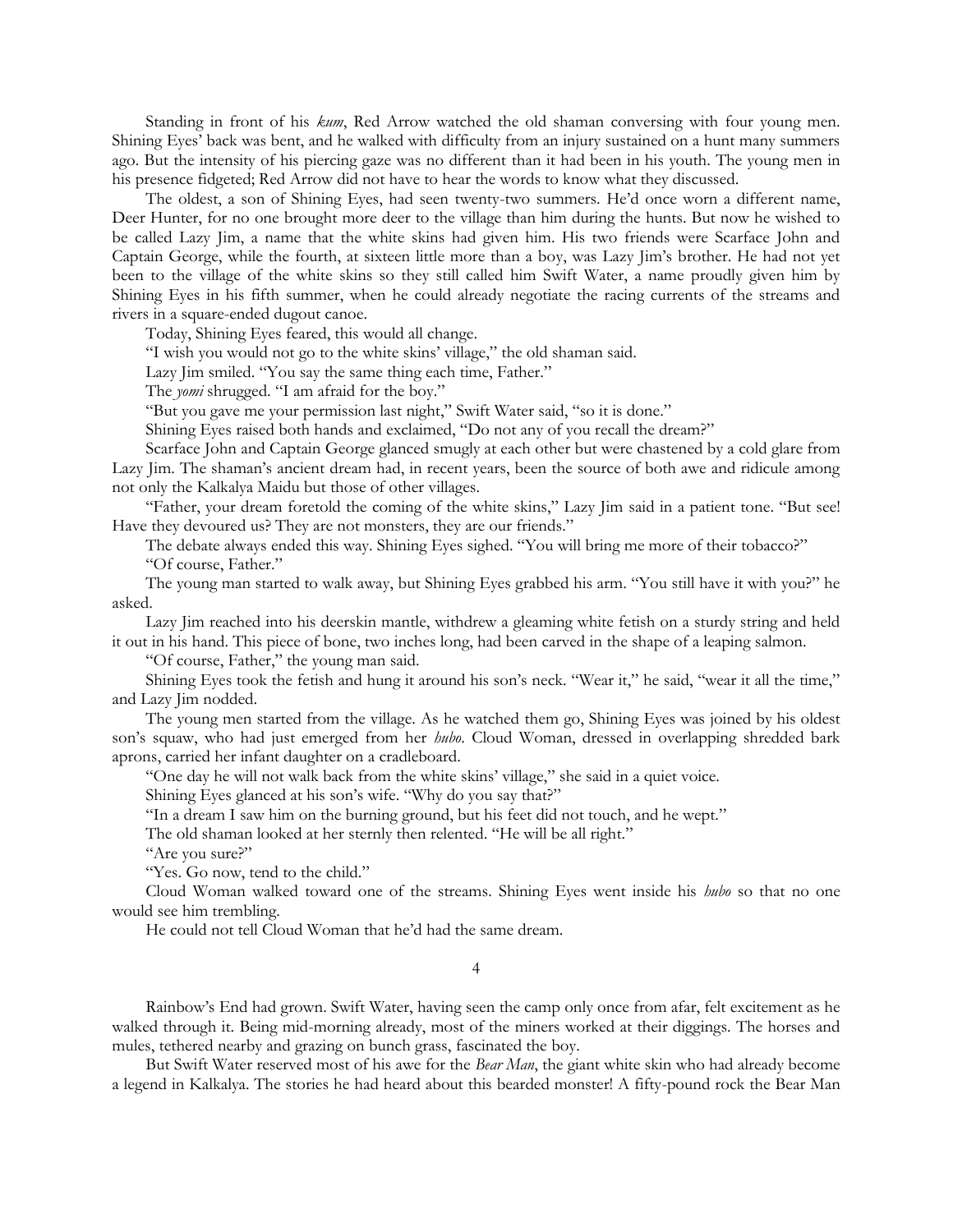lifted from the bed of the river had become a boulder, then a hill. Swift Water felt some fear but held it inside, lest the others taunt him.

They walked downriver along the south bank, a quarter-mile from Rainbow's End to the Bear Man's new diggings. Other miners, working their claims, ignored the passing Indians for the most part. Some glared at them and said strange words.

They gave Sam Beale's claim a wide berth, Lazy Jim practically dragging his brother through some thorny manzanita. The dour man brandished a pickax until they had passed.

When the Indians approached they saw Mason kneeling over, swirling water and gravel out of a wash pan. Grinning, he rose to his full height of six-and-a-half feet. Swift Water would later tell the children of Kalkalya that the Bear Man's bulk hid the sky. Truly, this white skin monster was all that he'd heard.

"Well lookit, if it ain't all them stinkin' filthy idjit bastards!" Mason exclaimed, but with such an endearing grin that the Maidu couldn't help but grin back and nod. "Thought you lazy sons of bucks would never show." He gestured toward Swift Water. "Who's the kid?"

Still grinning, Lazy Jim clapped his brother on the shoulder and said, "Work good, boss. Work good! Ho-kay?"

"Yeah, and I bet you're gonna want more pay, you friggin' heathen. Huh?"

Lazy Jim didn't understand but nodded anyway. Mason led them down the bank, where Albert Lick worked. Albert waved and smiled at the Indians. The Bear Man scooped some things up in his arms and made a show of putting them on the ground: a tattered blanket, a flannel shirt, and a pint of rotgut whiskey.

Now it became Lazy Jim's turn to play the game. He tapped the whiskey bottle with a finger and cast a resolute look at the big miner. Mason, meeting the Indian's gaze, reached behind him into a sack and withdrew an identical bottle, which he set down by the first. Captain George and Scarface John nodded in admiration.

But Lazy Jim was not done. Crossing his arms and shaking his head he told Mason, "Want t'bacco. No t'bacco, no work."

Now the big man scowled at the Indian. The others tensed. Then, Mason shrugged in defeat, reached into his shirt and withdrew a small pouch, which he tossed down.

Lazy Jim had *won*; for the items before them, he and the others would work a couple of days for the white skin and dig up a thousand dollars or more of gold.

The negotiations impressed Swift Water. To stand up like that before this monster! He had always admired his brother but now would forever look up to him in awe.

"Beat me again, you ignorant bastards," Mason said wryly. "Okay, git to work..." He pointed at Swift Water again. "Wait a minute—we gotta have a name for him."

A name! Swift Water had been waiting for this. Nodding vigorously Lazy Jim said, "Name, boss, hokay?"

"Hey Albert, c'mere," Mason called. "Tell me what we oughta call this buck."

Albert climbed onto the bank and studied Swift Water carefully. "Charley, I guess," he said in a thick voice, each syllable drawn out. "We oughta call him Little Charley."

The name met with smiles and nods from the Maidu. Lazy Jim repeated it a few times, mangling it badly. None could have been more proud than the boy on the verge of manhood. He nodded at Albert, who held up a hand.

"Friend." Albert tapped his chest then did the same to Swift Water. "Friend."

The boy understood, and he mimicked the white skin's action. "Friend."

Albert reached in the pocket of his overalls and pulled out a grimy red bandanna, which he handed to Little Charley. His brother already wore a yellow bandanna around his forehead. Grinning, the boy tied it in the same way.

"Awright, enough makin' nice," the Bear Man muttered. "Let's put 'em to work."

All that day they dug for gold, extracting many ounces of dust, flakes, and nuggets. Little Charley impressed the Bear Man by learning the pan and cradle quickly, and he did his share. In the afternoon Albert fed them rations of hard biscuits and beans, and half a cup of whiskey each.

Little Charley wondered what the white skins wanted with the shiny sand and rocks. He and his people knew of many places—other rivers and streams, ravines and hillsides—where so much more of it could be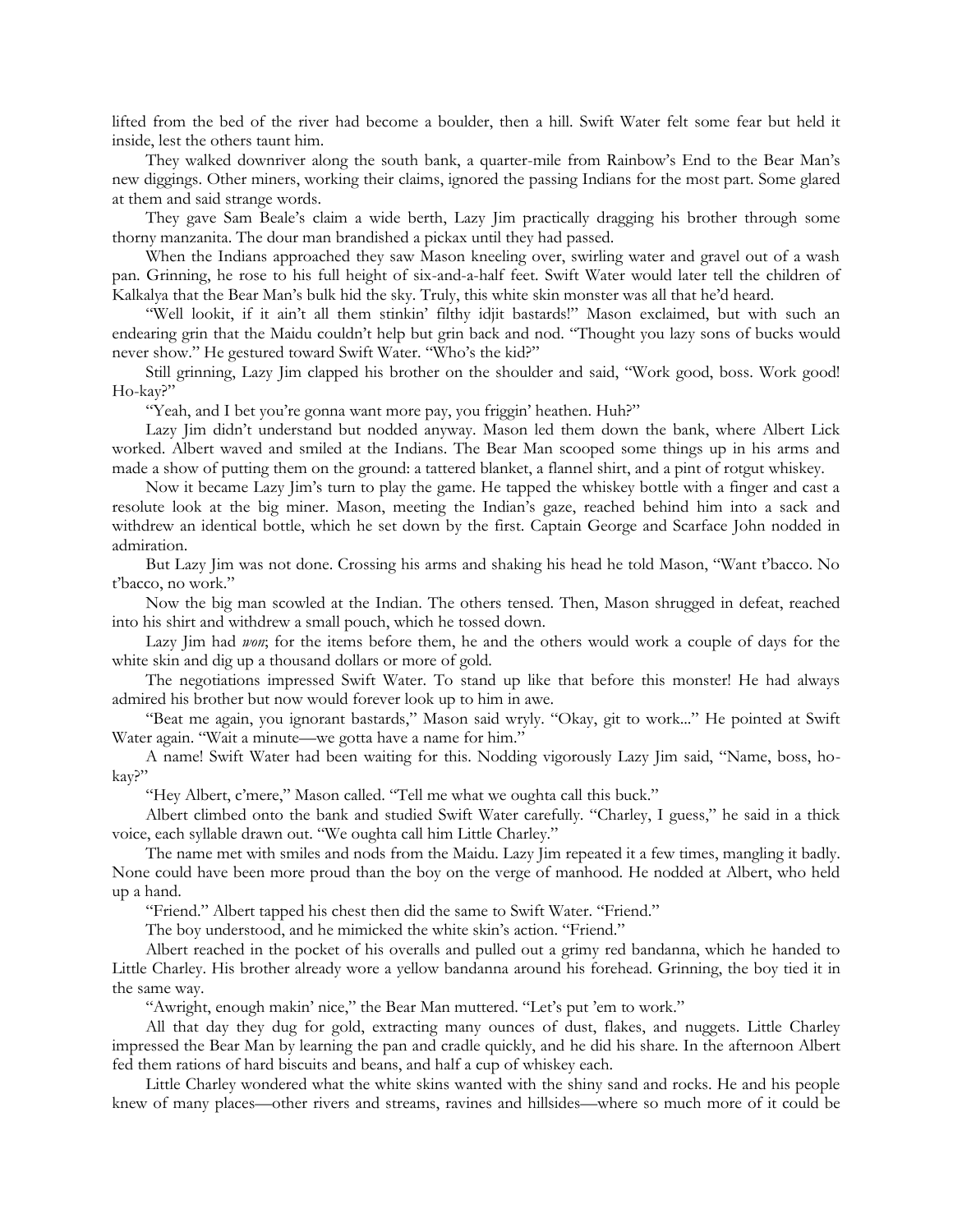gathered with hardly any effort at all. It meant nothing to the Maidu, who treasured the shells of haliotis and dentalia, the obsidian stone, the glass beads and the flint from the sacred mine to the west. But Red Arrow and Shining Eyes had ordered Lazy Jim and the others to tell the white skins nothing of this, and although not understanding why, they had obeyed their elders.

That night, in Kalkalya, Cloud Woman and Shining Eyes offered thanks to Earthmaker, the creator, that their vision had not become reality. While Lazy Jim made love to his squaw, Little Charley held the rapt attention of the youngsters with his tales of the Bear Man, already grown way out of proportion even in the relatively short distance from the river to the lodges of his people.

5

During a week of work along the river, Little Charley saw all the faces of Bear Mason. As often in a surly mood as not, all the Maidu found it best to stay out of his way. One afternoon, being displeased with the efforts of Scarface John, he'd shoved him into the river. Other miners laughed at this. Little Charley knew that in their world no Hokomo or Tsuka or any other Maidu could do such a thing to a brave of Kalkalya and not expect retribution. But not here, in the world of the white skins. Scarface John had grinned dumbly and returned to work.

Another time, Little Charley dug out a fist-sized nugget. The Bear Man had smiled and rewarded him with a worn shirt and an extra ration of whiskey. Little Charley kept the shirt but gave the whiskey to the others for, unlike them, he did not like the strong, evil-smelling water.

The Bear Man's temper extended to his own kind, Little Charley saw. Poor Albert, whom all the Indians liked, often found himself at the end of the big man's boot. Late one day, after he'd been sipping the strong water for hours, a conversation with Caleb Morgan had ended with him throttling the man. Another time, a loud argument between the Bear Man and a burly miner named Louis Hobart had resulted in the latter being whipped like a dog.

But in spite of this, and a few encounters with other white skins, the Maidu that dug for the shiny metal seemed satisfied with their lot. They brought new things back to their people, and wore new names and clothes, and were praised for their courage.

As the Season of Seeds came to the land, Little Charley tasted the strong water and thought he might become used to it.

6

Cloud Woman had dreamt the dream again.

It had not come for days, perhaps because the *ushtu*, the Mourning Time, was to begin tonight, and like all her people she carried death in her thoughts. Whatever the case, it troubled her. She wondered if Shining Eyes had dreamt a dream like hers but dared not ask. He was a *yomi*, a sucking shaman, and despite being the wife of his son she held him in awe.

Although early in the morning, her husband had already left their *hubo*. Of late, Lazy Jim and the others had departed at dawn for the village of the white skins. And upon returning in the evening, they brought back more strange and wondrous things. Cloud Woman loved the small mirror and hair brush her husband had earned for her.

If only he didn't behave so...*differently* after drinking the evil-smelling water.

The baby stirred. Cloud Woman suckled her from full breasts then carried her to the stream and bathed her gently. The morning being mild, Cloud Woman wrapped her lightly in a rabbit skin before putting her on the cradleboard.

With the dream still troubling her, Cloud Woman walked to the burning ground, two hundred yards northwest of the village, across one of the streams and up a gentle incline on a plateau. From its edge it extended to the base of some granite hills. Prominent among these hills stood a large outcrop, which at a certain time of day cast its shadow across the cemetery of the Kalkalya Maidu. At other times its silhouette could be seen on the hills. Even the youngest child could identify its shape as that of an eagle.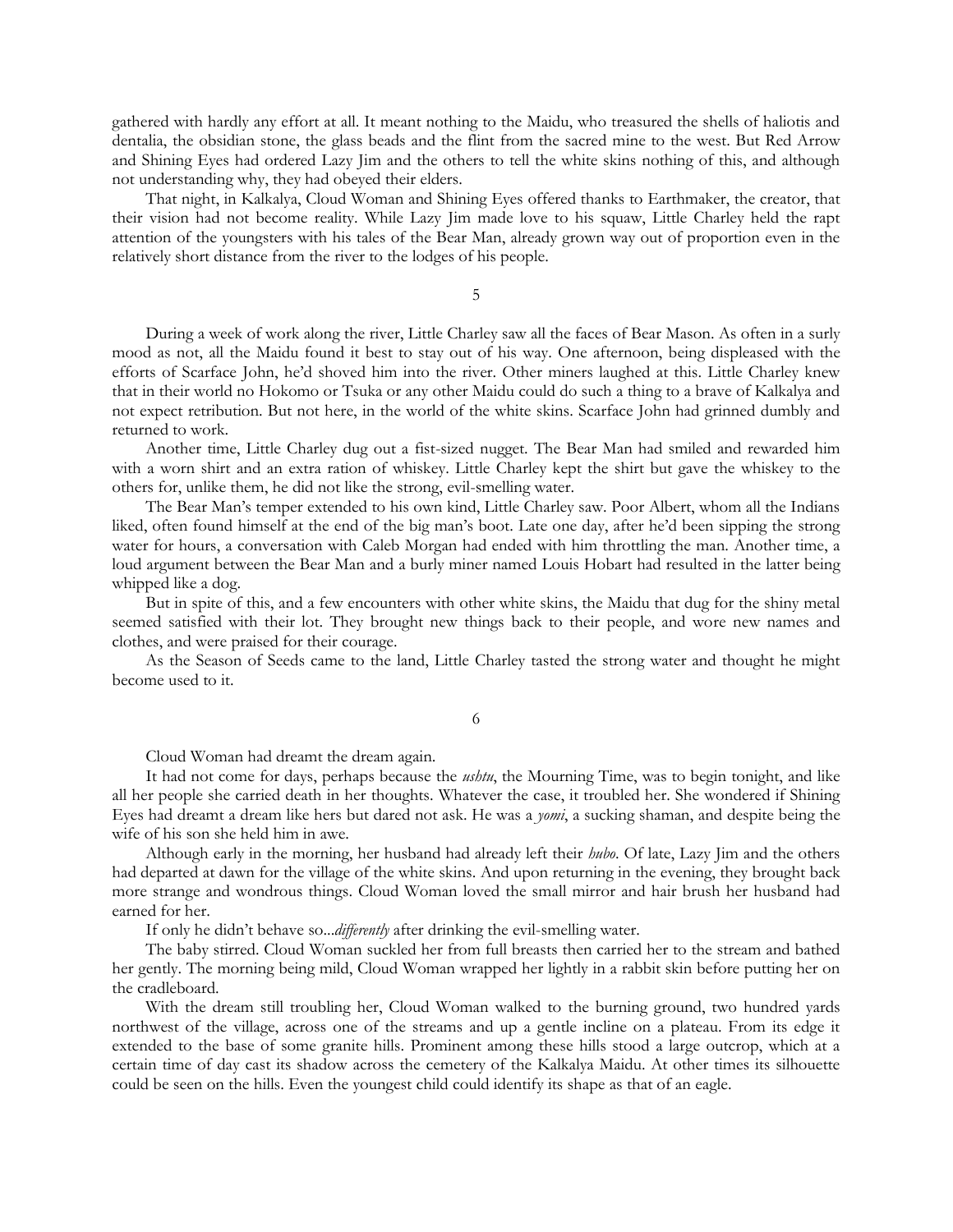Bird Singer, the caretaker, was gone from his lean-to at the moment, which relieved Cloud Woman. The man disturbed her, a feeling shared by most of the tribe, including those as important as the chief and the shaman. None found it easy to be reminded of death day after day.

Vaguely aware that she trembled, Cloud Woman stepped onto the burning ground. No plants grew from the dark earth. The outlines of three graves, two newly dug, stood prominent. It had been a busy year for Bird Singer.

But no time was busier than now. A brush enclosure surrounding nearly all of the burning ground and standing as tall as an adult male awaited the two nights of the *ushtu*. A narrow entrance faced west, another east. Within the enclosure were wood and tinder—never enough, it seemed to Cloud Woman, to burn through the second night, though somehow it always did.

Cloud Woman suddenly became aware that there were no sounds of birds or other animals on or near the burning ground. Had it always been that way? she wondered.

On her back, the infant began to cry.

She looked up at the stone eagle that loomed over the cemetery of the Kalkalya Maidu.

Turning against a sudden chill, Cloud Woman hurried back to the village.

7

Bear Mason was in a foul mood. Albert Lick could not recall one as bad within his short span of memory. It partly had to do with the gallon jug of rotgut, the powerful Forty Rod whiskey, which Mason had drained the night before.

Then there was Janie, who had left the Bear Man's bed the first time he passed out—he had been mean to her—and had not returned. She'd stroll back into camp in a day or two; she always did.

But on that September morning it was little consolation for Mason, whose head pounded with the beat of hammers on an anvil, his mouth as gritty as the bottom of a gold cradle.

The four Diggers were hard at work under Albert's benign supervision when the bleary-eyed *alcalde* staggered toward his claim. So far the yield had been average, though that morning it would not have mattered if they had found the Mother Lode. Scarface John, panning along the south bank, first felt his wrath.

"Useless lazy bastard!" the Bear Man exclaimed, shoving the Indian headlong into the river and stunning him.

When Captain George, nearby, stood up to see what had happened, Mason rammed the barrel of his pistol against the side of his head. The Indian went down like a felled oak.

Little Charley stood next in line.

"Friggin' heathen!" Mason bellowed.

Lazy Jim, chipping rocks from the north bank with a pickax, saw his friends fall. He could not let the same thing—or even worse—happen to his brother. The handle of the ax held tightly, he hurried across the sand bar.

*"No, don't hurt the boy!"* he cried out in the Maidu tongue.

Mason looked up and saw the Indian coming. Even in his state, both bullets that he fired tore into Lazy Jim's head. He toppled off the bar into a slow current, which began carrying him downriver.

Little Charley jumped into the water and dragged his brother to the bank. Captain George and Scarface John, shaking off their blows, joined him. As the boy trembled in horror, Captain George put an ear to his friend's chest then looked up solemnly.

"His heart has gone away," he said.

Little Charley opened his mouth to cry out then remembered who and what he was. Glaring at the subdued Mason he told the others, "We must take him back to the village."

The boy peeled off the flannel shirt given him by Mason and hurled it to the ground. Scarface John held up a pint of whiskey and shattered it on some rocks. Other miners, who had gathered around, watched in silence as the Indians lifted the body, carried it across the river and disappeared into the forest.

Mason felt many eyes upon him. "Wasn't my fault," he muttered. "An accident, that's what it was. I thought the bastard..."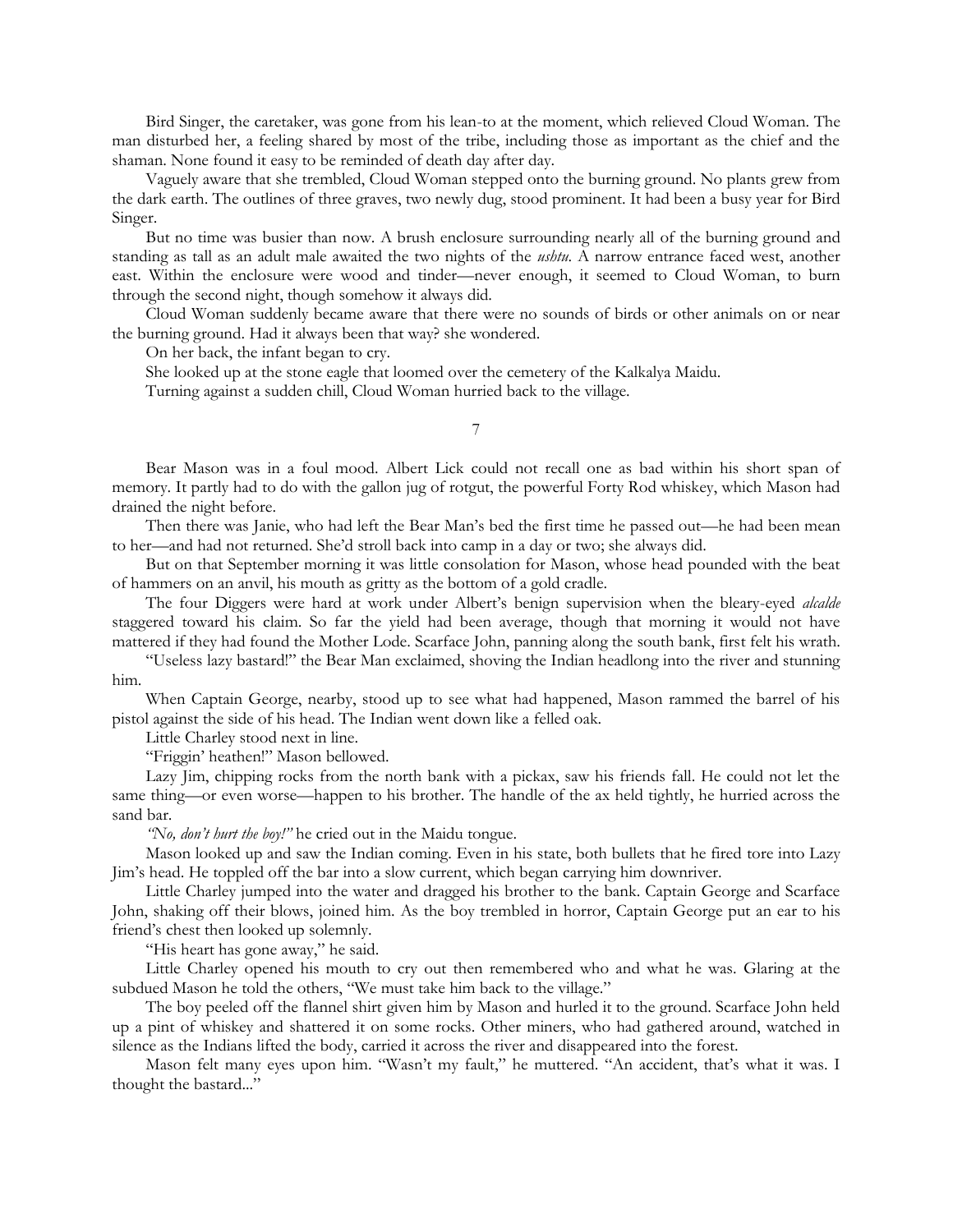They turned without a word and started back to their diggings, every one of them putting their weapons close at hand.

#

Shining Eyes trembled even before the others returned to the village with his son's body. He knelt outside the *kum* when they approached, and the first wails of the squaws rose in the torpid air.

"Lay him before me," he told the others.

Upon seeing her dead husband, Cloud Woman clamped a hand over her mouth. When she pulled it away, her mourning wail first joined then drowned those of the other squaws. The eerie ululation could be heard well over a mile away, in Rainbow's End. It further jangled the already overwrought nerves of the miners.

Lazy Jim's body was washed and wrapped in a fine bear skin. They tattooed his forehead with two parallel, vertical lines, and a horizontal line splitting them in half from his forehead to the bridge of his nose. The men carried him to the burning ground, Cloud Woman and the squaws still wailing as they walked behind. Bird Singer began digging the grave, and other braves joined him. The caretaker muttered to himself as he worked. To die on the first day of the *ushtu*! Not in the memory of the oldest man or woman in Kalkalya had this ever happened.

Finally the grave was done. The old shaman gazed upon the face of his son one last time. His eyes fell upon the salmon fetish, still around Lazy Jim's neck. Such a powerful charm, yet it did nothing against the killing sticks of the white skins. Shining Eyes put a hand on the bone.

"Perhaps it will serve you better in the Sky Land, my son," he said softly.

The old shaman knelt by his son and sucked out the name that the white skins had given him. It emerged as a tiny worm. Lazy Jim, once again Deer Hunter, was laid to rest, the grave filled in. The Kalkalya Maidu drifted back to the village to prepare for the *ushtu*. Soon only three remained: Cloud Woman, Little Charley, and Shell Woman, who was Shining Eyes' Young Wife and mother to both Deer Hunter and Little Charley. The women had already cut their hair and smeared it with pitch; now they prostrated themselves across the grave, weeping and wailing. Little Charley watched them for a few moments longer then returned to his *hubo*.

Before the start of the *ushtu*, Little Charley went to his father. Upon the boy's request, Shining Eyes also sucked out the name given him by the white skins. This one emerged as a small bit of splintered wood. Once more he was Swift Water, the name, he vowed, with which he would die.

#

After sunset the fifty-odd Kalkalya Maidu walked to the burning ground. The first night of the Mourning Time was the shortest. The people went to the graves of dead kin and knelt atop them. There, they wept openly, uttered personal remembrances, and sprinkled acorn meal atop the dark earth. This done, they would return to the village.

But that night was like no other before it. Not only had one of them died that same day, but two others within a moon. The mothers and wives of these three were inconsolable, and their grief spread like the white skins' cholera. People shrieked, pummeled their bodies, whipped their heads around. The sound that rose from the burning ground of the Kalkalya Maidu was that of lost, terrified wind spirits seeking escape from a dark, haunted canyon.

Still, tradition had to be maintained, and at the height of the moon Bird Singer managed to point nearly everyone back to the village. The brush walls of the enclosure had been trampled, which happened every year, though not as badly as this. He would repair everything in the morning.

Deer Hunter's family remained on the burning ground, his wife and mother still sprawled on the grave, exhausted but weeping. They would not leave of their own accord. Shining Eyes finally picked up the frail Shell Woman and carried her off. Swift Water did the same with the wife of his brother.

Shortly after, the burning ground fell silent.

When Bear Mason emerged from his tent he saw Zack Prevost pacing the edge of the forest across the north fork, shotgun held ready. Snarling, he hurried to Sam Beale's diggings.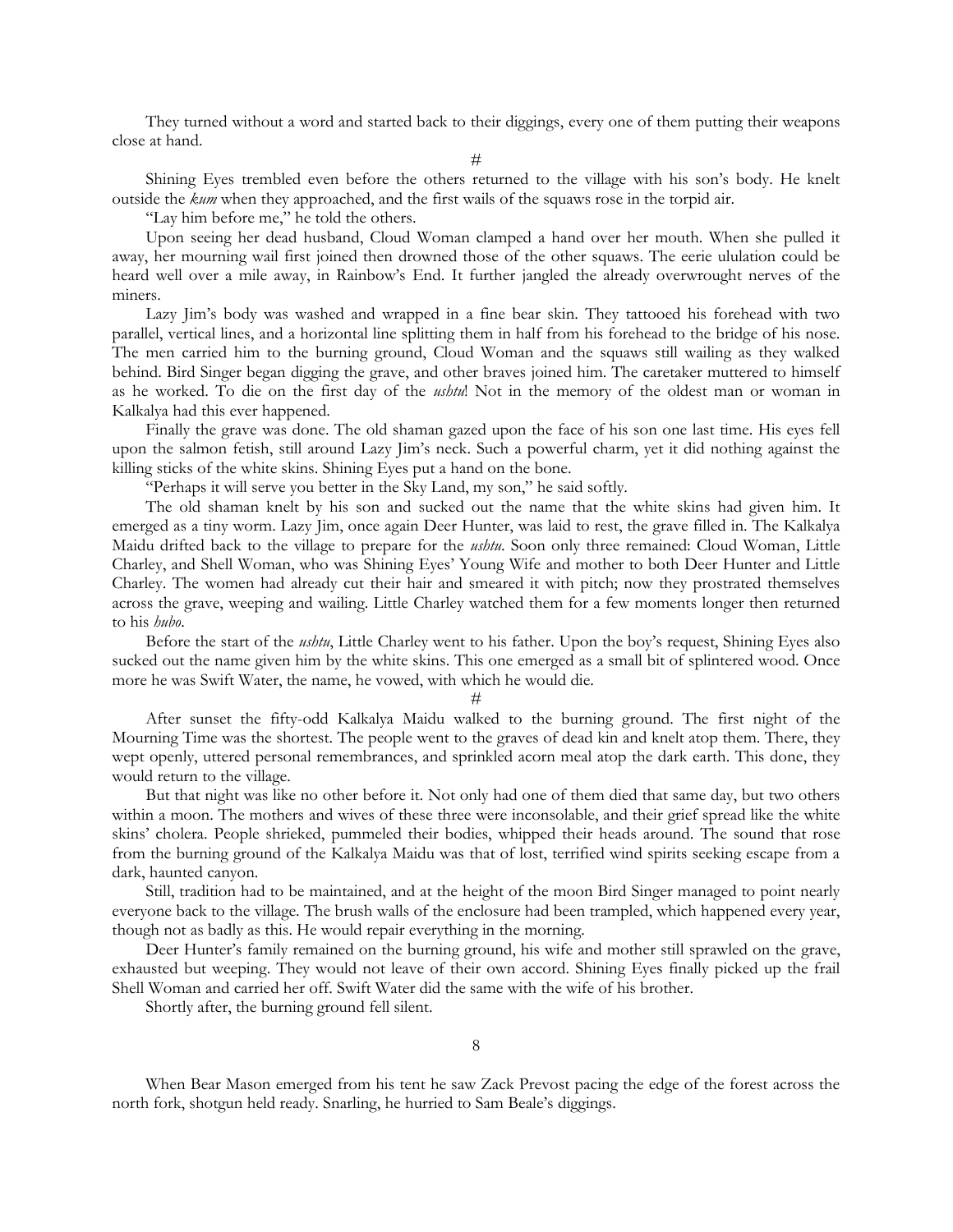"What the hell's he on watch for?" he snapped. "I didn't say nothin' about needin' no damn guard!"

"You weren't up to making any kind of decision yesterday," Beale said. "Me 'n the boys thought it would be a good idea."

"Aw, that's horseshit! Ain't nothin' gonna happen."

"Oh no? What about last night?"

Mason knew what Beale meant: the goddamn caterwauling that kept the weary camp awake and on edge till after midnight.

"Noise, just friggin' noise," he muttered. "All their squaws do it when one dies. But if you wanna give up workin' time, hell, I don't care."

"We're taking two-hour shifts; got you down for one this afternoon."

*"Me?"*

This enraged Mason. *No one* told him what to do. He could've whipped Beale easy; but he knew the Oregonian had the support of all the miners, especially since it was he, Mason, who caused the problem by shooting the Indian.

"Yeah, okay, but nothin' will happen. These Diggers is all cowardly bastards."

"Let's hope you're right," Beale said.

Two hours away from his claim, and only dumb Albert to work it while he was gone! Mason's already foul mood turned darker as he stormed along the bank.

9

Cloud Woman's milk had stopped flowing, but a cousin had recently given birth to a child and had enough for both. She and Shell Woman returned to the burning ground at mid-morning to resume their vigil. Again, this was not the usual way at the time of the *ushtu*, but Bird Singer did not say anything.

In front of lean-tos, *hubos*, even the *kum* itself, people prepared the giving poles, which were part of the second night of the Mourning Time. Baskets, clothing, blankets, personal things of every kind were strung on fifteen-foot-high poles as gifts for the dead, to let them know they were still remembered, and to make their lives in the Sky Land easier. The poles for those recently departed were hung quite heavily. Normally, Cloud Woman would have prepared the pole for her husband, but today the squaws did her work.

Few saw Swift Water that day. His summer lean-to near the west stream stood empty. He stayed in the *hubo* of his parents, and when he did appear it was only to pass between it and the one where his brother had dwelled. The Kalkalya Maidu knew what the young man did.

When he emerged at sunset, Swift Water carried an effigy of Deer Hunter. It had been fashioned from stuffed wildcat skins and dressed in clothes, including the yellow bandanna, as well as dance regalia, all from his brother's lodge. The left arm hung a bit shorter than the right, but otherwise he had created a good likeness of a human form. The "head" was another skin, tightly pulled and sewn in the rear. Nearly faceless, it bore a dot of a nose and two uneven slits for its eyes; angry eyes, those who saw it thought.

The people carried their giving poles to the burning ground and pushed them into the earth around the brush fence, a yard back. Swift Water staked the effigy by itself near the west opening of the enclosure then joined his family at Deer Hunter's grave. Effigies of the other dead Maidu stood at the east opening.

With darkness Bird Singer strode solemnly into the enclosure and put a torch to the tinder. The larger pieces of wood, bone-dry, caught fast, flames probing the sky as the caretaker stepped out of the circle.

Now, by tradition, he told the people what was expected of them on the second night of the *ushtu*, his voice droning on through the crackle of the fire. By the end, no one listened. The wailing again rose above the Sierra foothills; the Weeping Dance began. The people chanted songs, many different ones, at the same time. Pieces of food were cast into the flames, which had spread through the enclosure and rose as high as the brush fence. Shining Eyes and Swift Water "fed" the effigy of Deer Hunter.

The people cried and sang and danced the Weeping Dance. Flames rose high above the cemetery of the Kalkalya Maidu, soon leaping onto the brush fence.

On the granite hillside the Eagle fluttered madly.

Long into the night they mourned, never stopping, never tiring. All around them the earth seemed to burn of its own accord, though none felt the flames. And through this fire of no heat, people swore that the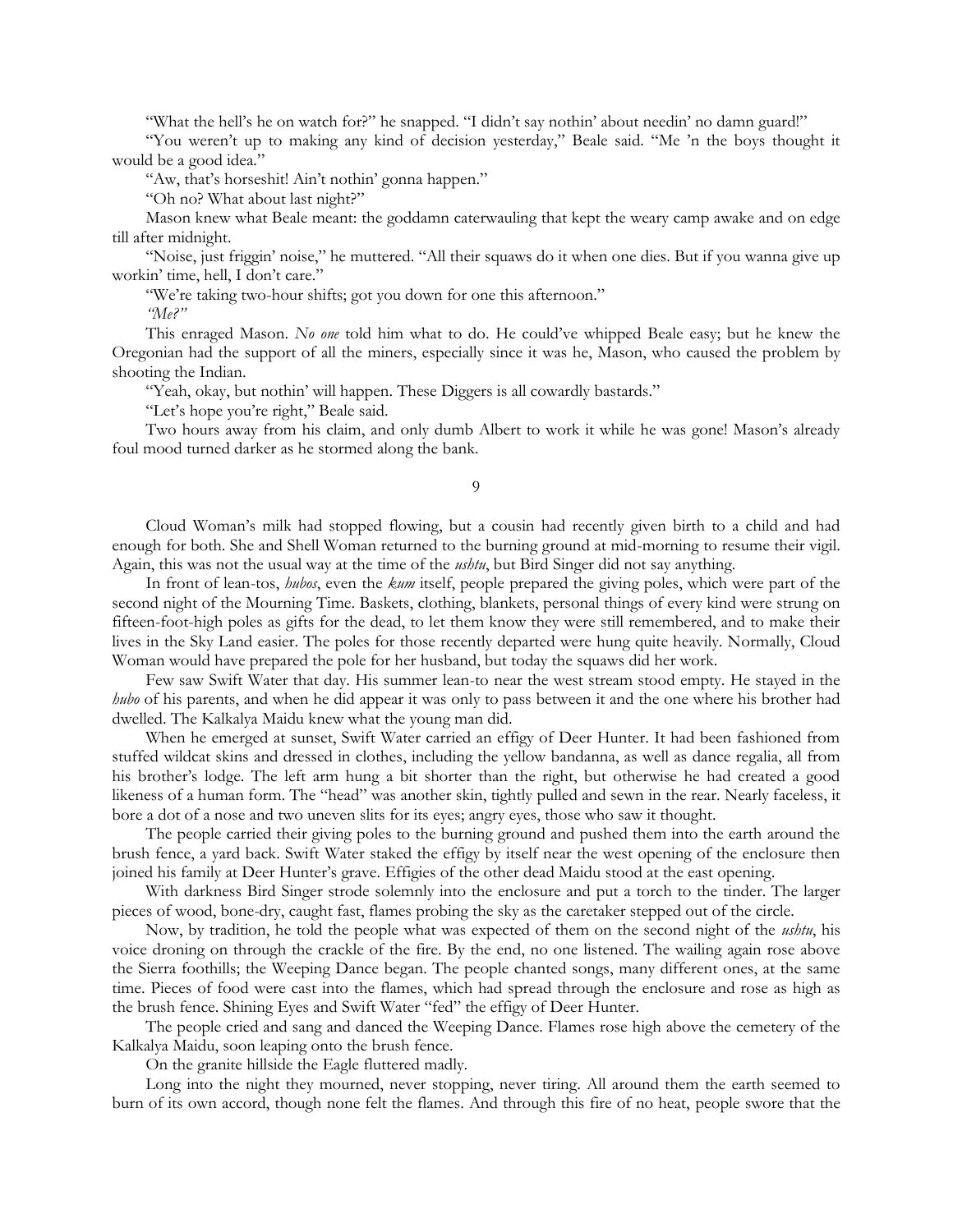spirits of those whose hearts had recently gone away floated restlessly, also weeping, in need of a way to travel to the Sky Land. But Swift Water was dubious, for he so badly wanted to see Deer Hunter, though the spirit of his brother had not yet appeared to him.

An hour before dawn, when the *ushtu* should have been waning, Bird Singer called out some words. The people ran to their giving poles, pulled them from the earth and cast them into the dying blaze, which flared anew. This rekindled the fire within each Maidu heart, and they danced more wildly, wept and sang even louder than before, all the while pummeling their heads and chests. A few squaws had to be restrained from jumping into the flames.

Shining Eyes took the effigy of Deer Hunter off the stake and gave it to his youngest son. Swift Water walked with it toward the fire, where by custom it would be hurled in.

The effigy's head twisted to the side, its angry eyes finding Swift Water.

The boy dropped the effigy and leaped back. Shining Eyes asked, "What is it, my son?"

"Didn't you see...?" Swift Water pointed at the effigy.

"I saw nothing." The shaman knelt by the effigy and probed it with a finger. "Hurry, for you must finish what..."

He was staring at Swift Water's feet when his words trailed off. The boy looked down.

On the earth before him lay the salmon fetish that his brother should have taken with him into the Sky Land.

Swift Water wanted to reach for it but his hand trembled. Shining Eyes picked up the fetish he'd once given his oldest son, looked it over and hung it around the boy's neck.

"What...does it mean?" Swift Water asked.

The *yomi* shook his head. "It has come to you as a gift, so it is for you to understand."

Together they picked up the limp effigy and hurled it into the fire. When he heard Cloud Woman's wail, Swift Water knew she had been watching.

By tradition, the *ushtu* was not over with the second dawn. After the Weeping Dance, after the breast beating, came a time of levity, games, eating and drinking. But too much had happened to the Kalkalya Maidu that summer, and Red Arrow decided it would not serve them well. He ordered the ceremony dispensed with and told the people to go home.

"No! You cannot do this!" Bird Singer exclaimed. "The *ushtu* must be finished. Earthmaker will not accept them until the Mourning Time is complete!"

Following a talk with the caretaker, Shining Eyes, and other elders, the chief agreed to a compromise. Later that day, after they'd rested, the men of Kalkalya would leave on a deer hunt, one that had long been planned. This was, after all, the Season of Seeds, and the Season of Snow followed close behind, and you could never be too well-provisioned. When they returned in a couple of days, and the grief had waned a bit, *then* there would be feasting and levity, and the *ushtu* would be done.

While the others slept, Swift Water sat outside his parents' *hubo*. One hand clutched the fetish around his neck; the other gripped the hilt of a long, sharp obsidian knife, with which he dug absently in the earth. The knife had belonged to his brother. When the grieving Shell Woman crawled through the narrow opening early in the afternoon, she saw his confused look.

"You should rest, my son," she said.

"I do not wish to."

"Won't you be going with the others on the hunt?"

He shrugged. "I suppose so."

But when the men of Kalkalya gathered later, Swift Water did not appear. Not waiting, they set off toward the northeast, where there were choice hunting grounds. If everything went well, they would be back in two days.

At dusk, Swift Water stood among the pines and oaks to the west of Kalkalya and watched the activity. He had wandered aimlessly through the forest all the rest of that day and even now did not wish to be near the village. Perhaps he should have gone on the deer hunt; no, he'd not wanted that either.

The white skins continued to do what they always did, not concerned about the grief they'd caused the Maidu—the pain they'd caused *him*. Swift Water had looked upon their village from a far hillside. How he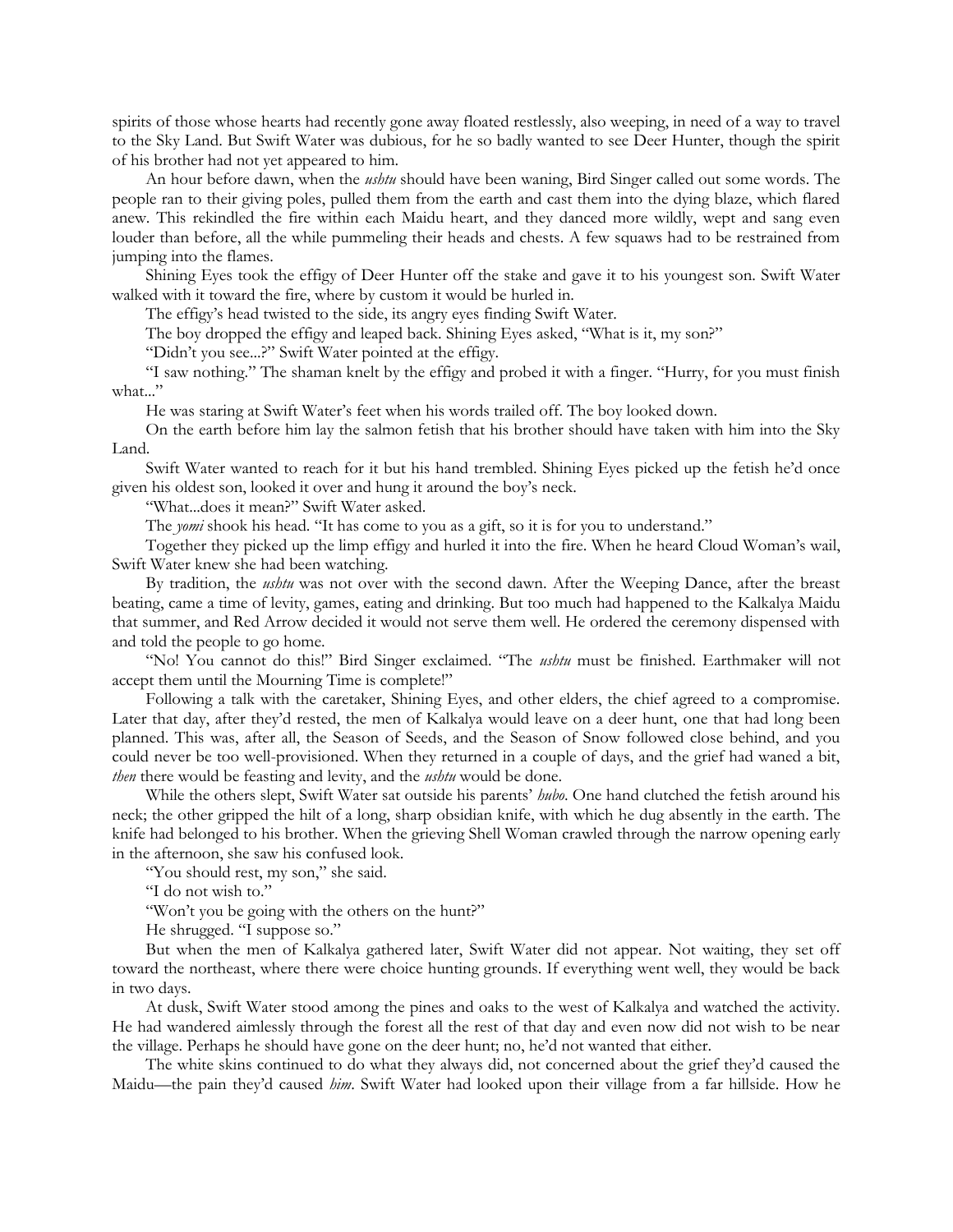hated them! He wished they would go back from where they came, leave this land to the people who had always been here. Take the shiny stones and go away!

Darkness fell rapidly. Staying in shadows, Swift Water walked to the burning ground. Bird Singer, in his lean-to, slept soundly. There was a joke among the people that when Bird Singer slept, it was an easier task to awaken the dead over whom he watched.

Swift Water found the new grave of his brother near what had been the outer ring of the enclosure, close to where he'd staked Deer Hunter's effigy. Bird Singer had cleared away most of the residue of the *ushtu*, but more remained; he would finish it tomorrow.

Swift Water did not know why he had come here, only that it was where he needed to be. He knelt atop the grave, still clutching the salmon fetish in one hand, the knife in the other. The earth, although untouched by fire, appeared as black as any around it.

From this blackness there rose a face—not his brother's true face, but that of the effigy, with its angry eyes.

Swift Water was certain he saw the face, however briefly, before fatigue and grief took him, and he sprawled across the grave.

10

Caleb Morgan wondered why in blazes he walked around out here at four o'clock in the morning.

Like everyone else he felt bone-tired. None of them had gotten any sleep the previous night, not with that godawful wailing and howling going on till dawn. It had shortened tempers and made the day at the diggings a waking nightmare. But at least this night had been quiet.

Which is why Morgan would have just as soon been in his tent, sawing wood. Only reason he walked around was so he wouldn't fall asleep standing up. Now he didn't know nearly as much about Indians as Mason and Beale did, and even though he hated the *alcalde*, Morgan had to agree with what he'd been saying the last couple of days. First off, if they wanted to attack they would've done so already, but they wouldn't, because they were cowards and their weapons were useless. And second, even if they got crazy enough to come into camp, these California Indians always waited for sunrise to do anything. Hell, everyone could've slept all night and just got up at dawn!

Turning around at the east end of the camp, Morgan thought he heard a sound. He took a few steps and heard it again. Seemed to be coming from behind the supply tent. One of the boys probably, taking a piss.

"Someone there?" he called in a soft voice. No answer.

Pulling out his revolver, Morgan went to look behind the tent.

#

Something drew Mason up from the pit of his drunken slumber. Not an easy task rousing the Bear Man. Albert Lick usually had to shake him for half a minute or more.

"Wha' the..." he muttered, thinking maybe the squaw whore had rolled over and kicked him. No, the filthy heathen hadn't been in camp for days. Probably Albert snoring; but he had to strain to hear the man's nasal breathing.

Mason rolled over slowly. His eyes widened as they found the entrance to the tent; he sat up with startling suddenness.

"You? No!" he exclaimed then reached for his gun. "Okay, come over here and see what I got for you!"

#

Four shots roused the weary camp. They gathered around, weapons drawn, a few men lighting lanterns. "Where'd those shots come from?" Sam Beale asked.

"Dunno," Edwin Brookmire replied.

"Who's on watch?"

"Caleb, I think—"

"Hey, over here!" a voice exclaimed.

They found Morgan behind the supply tent, on his back. When Beale lifted the man's beard, they saw that his throat had been cut in a jagged semi-circle from one ear to the other.

*"Jesus help us!"* William Root exclaimed.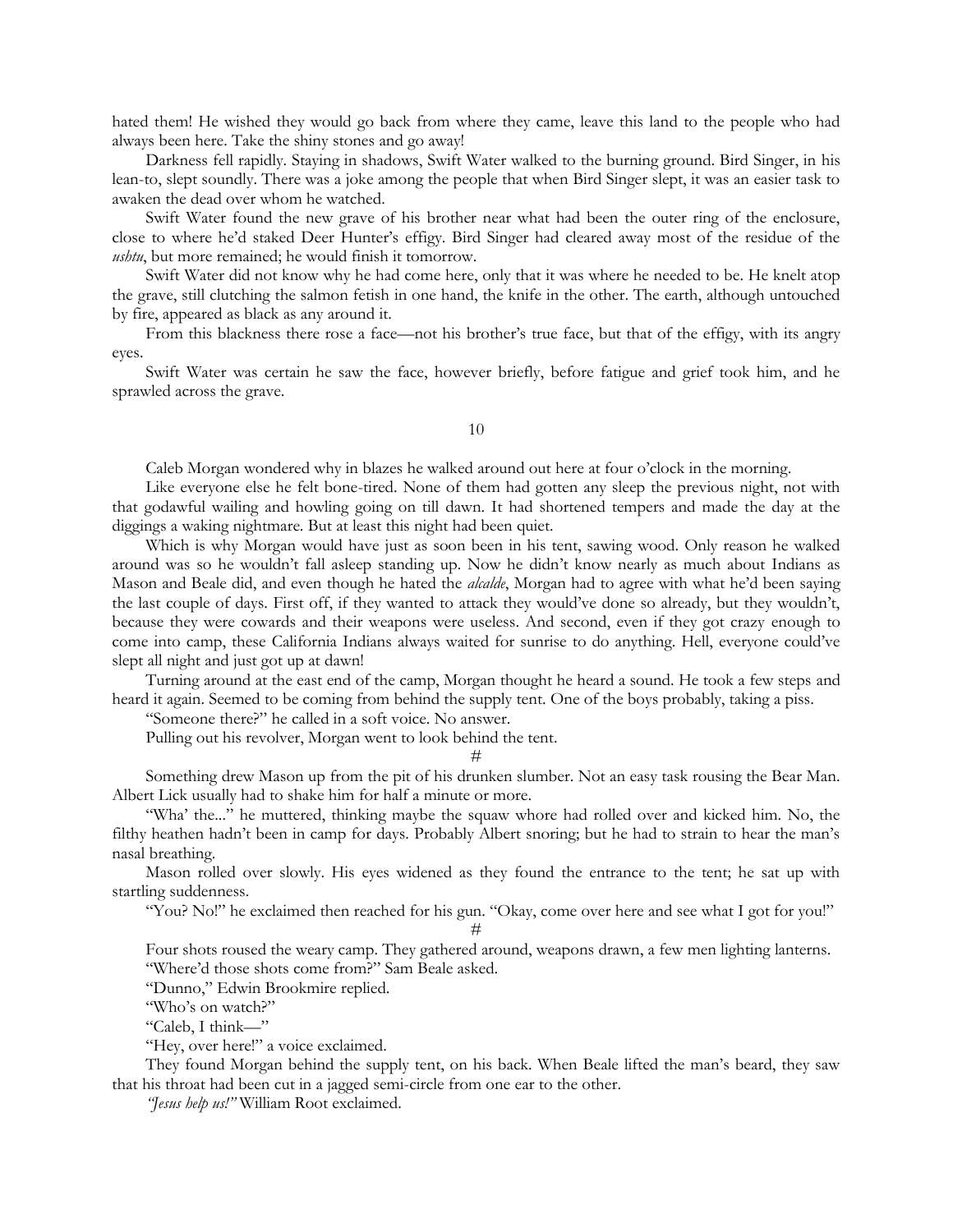Morgan's gun lay at his side. Beale checked it and saw that it had not been fired.

"Bear!" someone said. "Anyone seen Bear?"

They looked around, but the *alcalde* was not among them. Carrying Morgan's gun as well as his own, Beale led them to Mason's tent. They hesitated outside for a moment. Then, Beale pulled aside the flap, and they stormed in.

Mason's nude body lay atop his cot, mouth agape, bulging eyes staring upward. A vertical cut had been made from his neck to his genitals, the two halves then spread apart. Near the end of the cot, between Mason's legs, stood a wash pan. On the bottom of it lay his heart, which had been sprinkled with gold dust from a small poke. That poke had been left open at the edge of the cot, and a thin rivulet of the valuable dust now trickled to the floor.

Some of the men hurried outside to vomit. Beale, white-faced, indicated Mason's still smoking gun as he said to Brookmire, "He had time to fire shots at whoever did this, and even drunk he usually hit what he wanted. I don't understand..."

They heard a noise. Both of them whirled around. Against the opposite wall of the tent, Albert Lick sat cross-legged on the floor. Beale and Brookmire knelt before him.

"Albert, what the hell happened here?" Brookmire asked. "Who did this?"

But he did not respond. Brookmire waved his lantern in front of the man's face. They saw his eyes staring dumbly straight ahead, his lips trembling.

Albert Lick could not tell what he had witnessed in the tent.

Beale and Brookmire took him outside, where the other men had formed a tight knot, their eyes and guns trained on any shadow or sound from the forest, the river, the hills. Away from the sight of death now, Beale's anger surged.

"Goddamn Diggers!" he cried. "Filthy murderin' bastards!"

"What're we gonna do, Sam?" a man named Isaac Parker asked.

"We can't let 'em get away with this. They can't think they kin kill white folks without paying for it. I say we do 'em the same way!"

They had all liked Caleb Morgan. And while no one would have mourned Bear Mason, the brutality of his murder made it easy for Beale to incite the men. The only dissenter was William Root, who assigned himself the care of poor Albert. It seemed clear that Albert wasn't going to emerge from his nightmare. Both to help Albert and to avoid the inevitable bloodshed, Root said he would take the young man to Sacramento, where there were doctors.

But the others agreed with Beale, now accepted as their leader, and as they dug the graves for Mason and Morgan on an incline back from the river's south bank, the flames of their vengeance burned hotter. When they were done, and Root had read from *Numbers 14:29*, they again gathered around Beale.

"First light's an hour off," the Oregonian said. "We'll start after 'em soon. The quicker we settle this, the better."

"How're we gonna find 'em?" Louis Hobart asked.

They turned to Jonathan Canfield, a smooth-faced man who looked younger than his twenty-eight years. Canfield had served the Army as a scout and was the camp's best hunter.

"I followed them one time for a while," he said, "and I think I know which way their village is. It ain't easy going—some climbing and such—but I'll get us there."

A chorus of hate rose one more time then was still. The men of Rainbow's End made ready.

11

Swift Water pulled himself from a hard sleep. For a moment he could not remember where he was; then, seeing the ashes that lay around him, the boy knew.

He sat up on Deer Hunter's grave. Distant fiery streaks told of the coming dawn. Over in his lean-to, Bird Singer slept soundly.

Swift Water still held the salmon fetish and knife. Glancing at the latter his eyes widened.

A dark red stain marred the tip of the knife.

Swift Water rubbed both sides of the blade on the earth. The stain would not go away.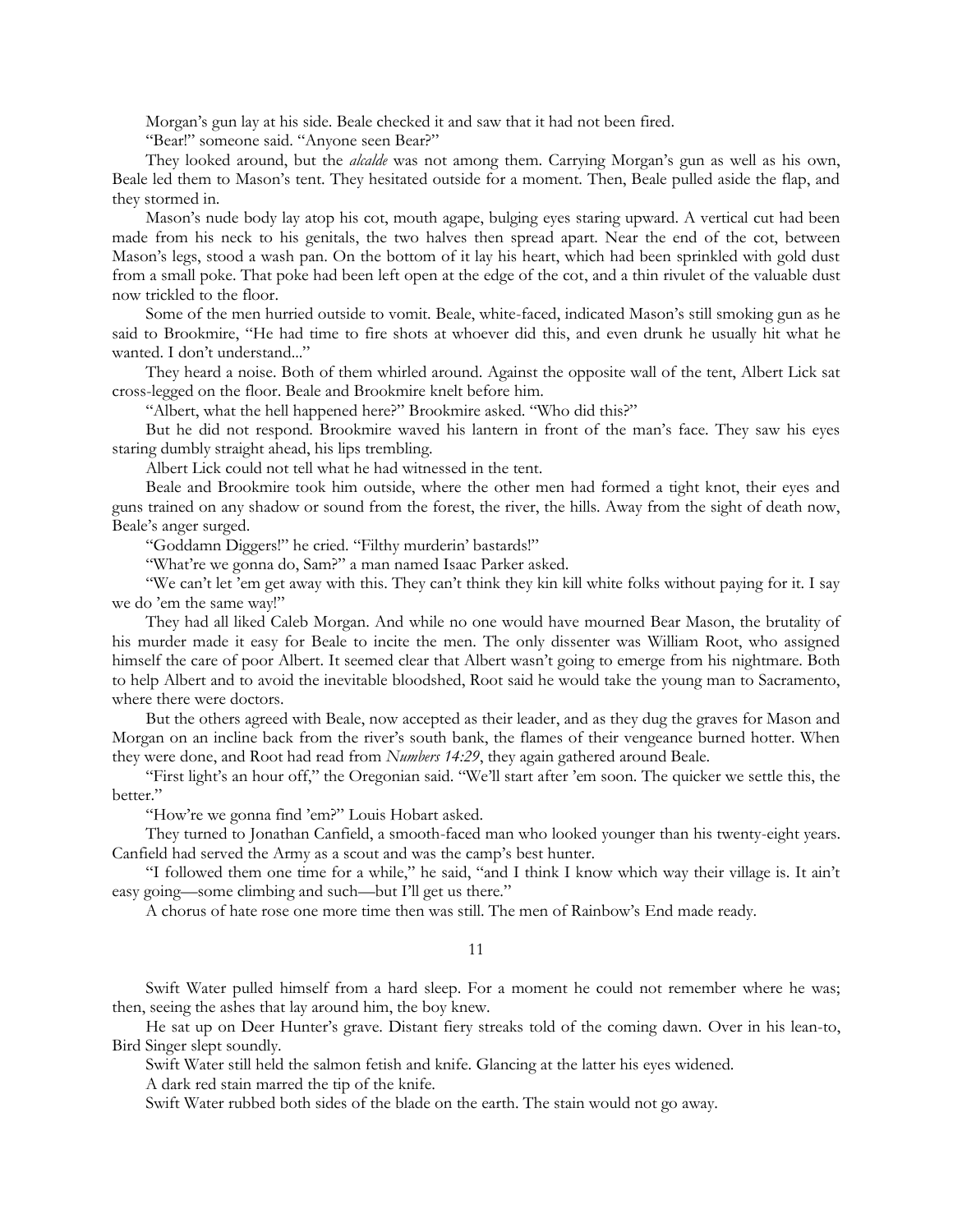He wiped it with the hem of his mantle. The stain would not go away.

His fingers trembled as he held the blade.

Images assaulted him, confused him.

In his lean-to, Bird Singer stirred.

Swift Water stood, dropped the knife on his brother's grave, turned and ran from the burning ground. #

Cloud Woman's *hubo* burned.

The smoke drove her from it before the flames. Grabbing her baby, she crawled outside.

A white skin giant—they were all giants, she'd heard, although she'd never seen one—stood there, waiting.

Louis Hobart, grinning, clubbed the squaw and her child to death. Some of the pitch from her hair stuck to his trousers, which angered him.

When Shining Eyes and Shell Woman emerged, choking, from their lodge, Sam Beale shot them each two times in the head.

The brave whom the white skins called Captain George had not gone on the deer hunt because of terrible headaches from the blow he had received. The flames passed through his *hubo* quickly, and he was ablaze when he burst outside. Isaac Parker fired twice into his stomach, none of the wounds proving fatal. Captain George died slowly, screaming as the flames consumed him.

The *kum* being larger, Red Arrow had a few moments to gather both his weapons and his thoughts before the flames drove him outside. Disdaining the narrow front entrance, where Zack Prevost waited, the chief of the Kalkalya Maidu uncovered a hidden hole at ground level of the semi-subterranean wood and earth structure and squirmed through. He cursed his ancient bones for moving so slowly.

When Prevost turned, a flint-tipped arrow pierced his throat and drained his life. Red Arrow's ancient bones had not diminished the skill that, as a boy, had won him his name.

Before he could nock another arrow, a blast from Jonathan Canfield's shotgun tore away most of his face. Canfield emptied a second barrel into Red Arrow from a distance of two feet.

On the burning ground, Bird Singer had picked up the discarded obsidian knife and was looking it over when the thunder from the village began. Moving as quickly as his weary legs allowed, he went to see what was happening. In recent years his eyes had been failing him, and even with the village in sight he could discern only dark blurs in the hazy dawn.

"Over there, on the hill!" someone shouted in what Bird Singer realized—too late—was the white skins' tongue. The first bullet killed him; the next five made no difference.

The miners were methodical in their destruction of the Kalkalya Maidu and the razing of the village. Of the thirty-seven there—old people, squaws, children, a couple of braves who had not gone on the deer hunt—none survived.

Upon checking the bodies Jonathan Canfield found the jagged obsidian knife, which had slipped from the caretaker's hand. He carried it to Sam Beale, who touched the tip. A dark stain passed onto his fingers.

"Blood's been spilled with this, real recent," he said. "Boys, we did the right thing!"

He tried to wipe the stain onto his trousers, but without success. He spat on his fingers and tried again. The stain would not go away.

Throwing the knife down in disgust Beale shouted, "Let's get outta here!"

They returned to Rainbow's End, heady with their *victory*, which they soon began to celebrate. Kegs of Forty Rod were opened; a fiddle, accordion and Jew's-harp became a band. Men whistled, stomped and sang.

And why not? They were all wealthy, and they'd just proven that no one, *especially* no filthy savages, could take away what belonged to them.

Sam Beale washed his hands a number of times. But the stain would not go away.

12

Swift Water had been sitting with his thoughts along the edge of a stream when he heard the sound of muffled thunder far in the distance. Almost immediately he started back to Kalkalya. It took him a while to reach the village.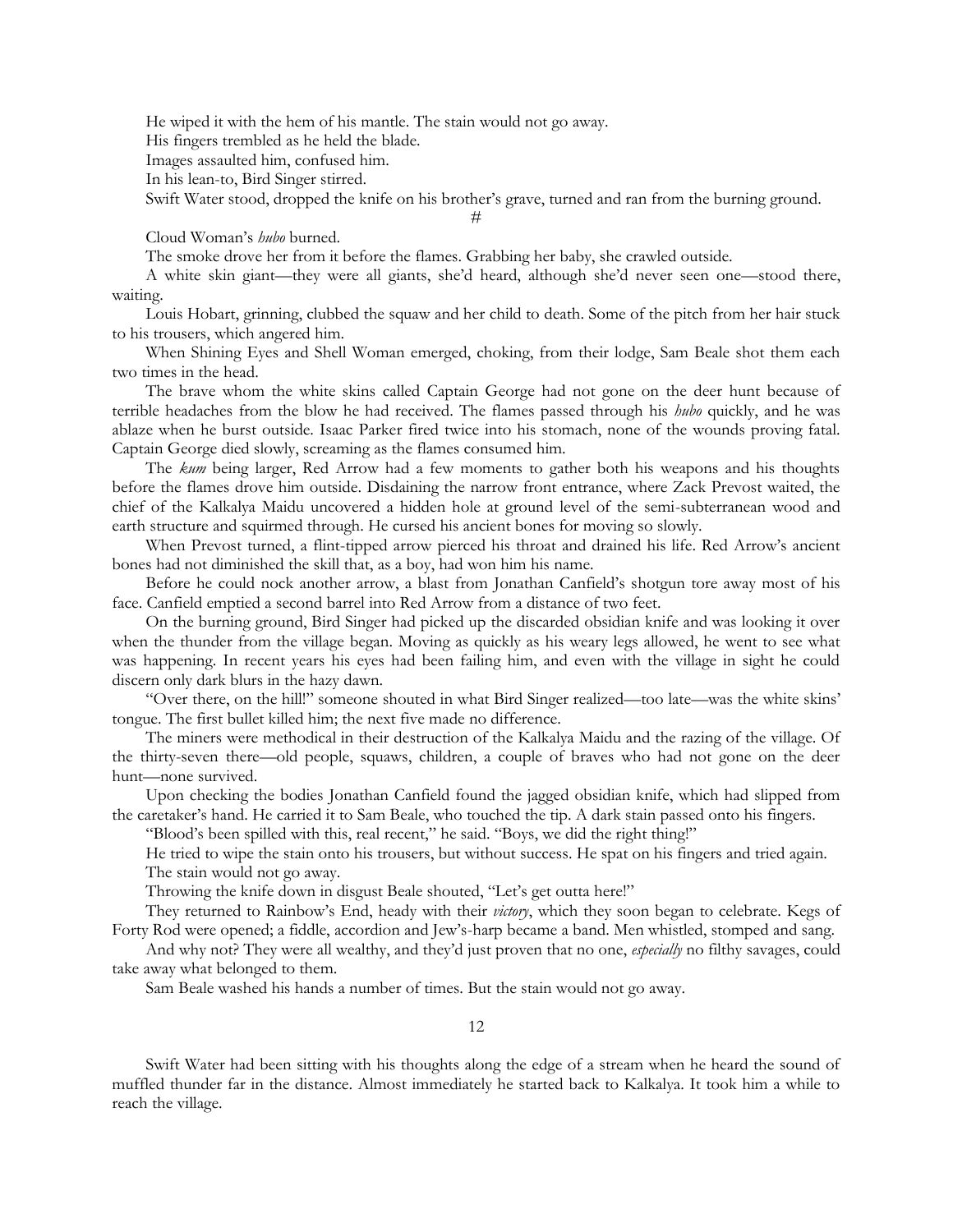All of the lodges had burned quickly and were little more than smoldering heaps of ash when he emerged from the dense brush. His legs shook beneath him as the boy's eyes took in the horrifying sight of the place where he had been born, now no more. Staggering toward it, he nearly stumbled over the body of Bird Singer at the base of a slight declivity. Farther along, he glanced down and saw the knife—Deer Hunter's knife—and absently picked it up.

No one lived; he checked them all. Standing over the bloodied mounds that had been Shining Eyes and Shell Woman, he tried to comprehend the reality that the hearts of his parents had gone away.

Two days earlier he had lost his brother; today, everything else.

"You were right, my Father," Swift Water said. "If only we had understood. The white skins *are* devouring our people!"

Picking up the frail body of Shell Woman he carried it to the burning ground, where he began digging the first of what would be many more graves.

## #

That day, miles to the northeast, a vision struck down a young Kalkalya Maidu named Tall Bear.

For years Tall Bear had shown signs as a Dreamer, and many, Shining Eyes among them, thought he would one day be the successor to the old shaman. Leaving the others to hunt the deer, two braves took Tall Bear to a nearby village, where a *yomi* set to work sucking out his "pains." But before this could be accomplished, Tall Bear's eyes snapped open.

"The hearts of all our people have gone away," he said in an odd, sibilant voice.

### 13

When their euphoria subsided, the miners of Rainbow's End began having doubts about their immediate future along the Yuba River's north fork.

For the death of one Digger, two of their men had been brutally murdered. Now, they had wiped out an entire village. None of them were so ignorant or so drunk to understand that few braves had been among the dead.

"Time to get on over to San Francisco and start spendin' some gold," Hobart said.

"Time to head back east and live like a king," Brookmire added.

"Me, I'm gonna move on over to the Feather River," Beale said. "Heard the diggings there are even better than this."

One thing was clear: by tomorrow Rainbow's End would start on its way to becoming a memory. Hell, these diggings were played out anyway. Men began packing their belongings; supplies were divided up. No one said much about the Diggers, though numerous glances were cast into the surrounding forest and hills.

Long after sunset nearly half the men sat around one of the fires that burned along the fork. Of those in their tents, some turned fitfully in half-sleep.

Jonathan Canfield first noticed that something was different. Recently the nights had grown cooler, but not with the sharp, stinging cold now cutting through the layers of his wool sack coat.

"What the hell..." He stood, fingers squeezed white on the stock of his rifle.

Wind passing between trees or hills was common. What he heard now was not the wind itself, but a sound borne on the wind, something they'd heard before: the mourning cries of the Digger Indians. Not as loud as they had been on those two consecutive nights...

Not yet.

The chill of the night touched their flesh; the sounds of death rose, swirling with the capricious winds of the foothills. They listened to…

*Wailing.*

*Cries.*

*Keening.*

*Howls.*

*Sobbing.*

…and all the men along the river's edge now stood, while the others staggered out of their tents, every one of them armed, wary. But as yet they saw no enemy.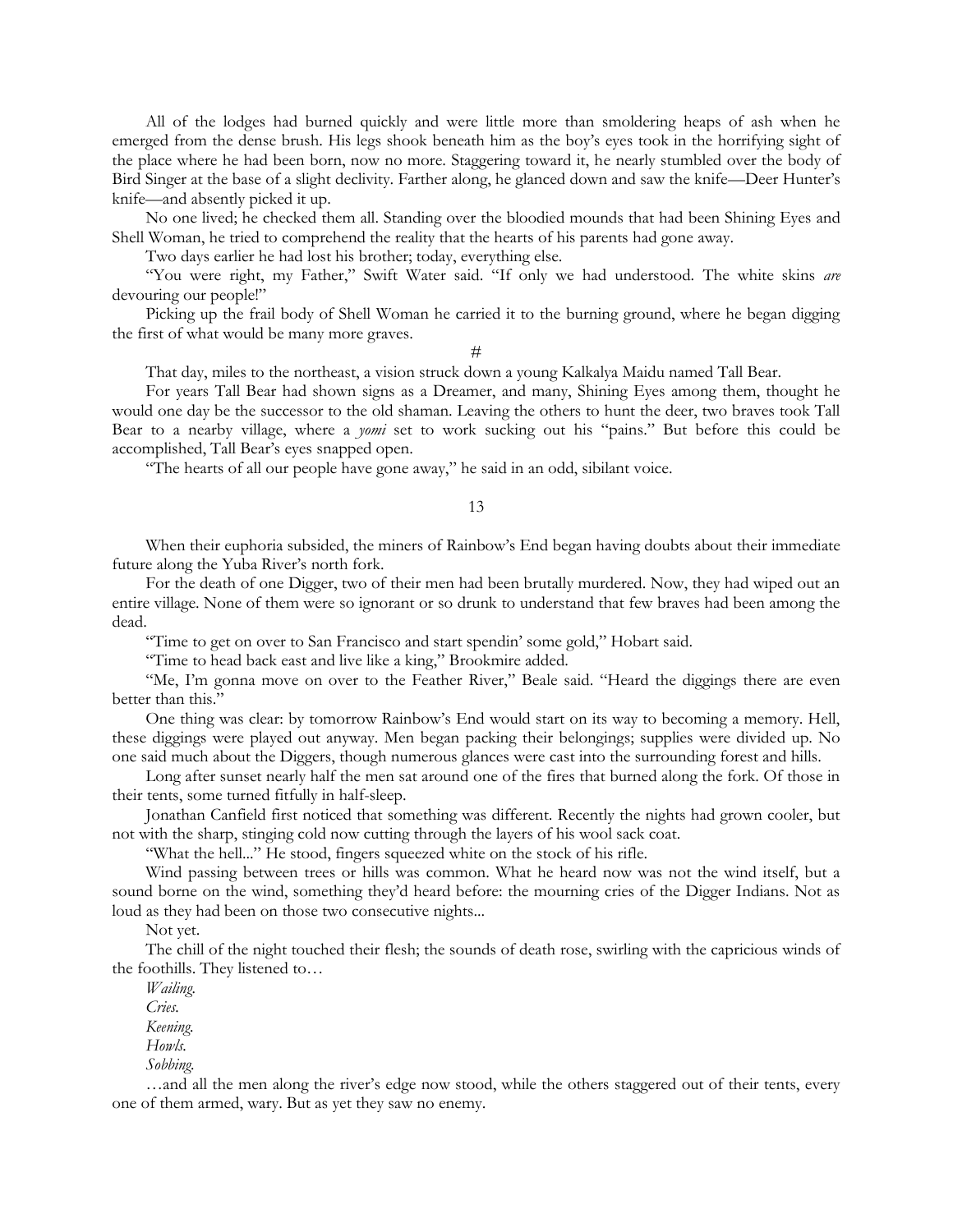Shortly after, bursts of gunfire echoed through canyons and hills and startled animals in trees and on the ground. The thunder lasted half a minute, and once over, it was not repeated.

14

The men of the deer hunt found Swift Water along the edge of the burning ground. It did not matter to them what had killed the boy, only that he was dead, like all the others.

Before dying Swift Water had, by himself, managed to lay many of the people to rest in the burning ground. The graves had grown shallower with each interment. They buried Swift Water next, changing his soiled garments for a bearskin. The boy's few possessions, including a bone salmon fetish, were put into the earth with him. Also, the red bandanna, which he had discarded nearby.

Afterward the men spread wood and tinder across the burning ground and lit a fire, but there was no dancing, no chanting, only hearts shocked into silence by the enormity of their loss. The shadow of the Eagle danced briefly on the hillside, but this time the fire did not burn on and on, only long enough—they hoped to help the others along to the Sky Land.

Leaving the burning ground behind, the Kalkalya Maidu dispersed to other villages, where their assimilation would only prolong the ultimate oblivion.

#### 15

William Root had no skills in following a trail. Only by virtue of having made the trip a couple of times earlier did he manage to find his way back to the Yuba River's north fork, and to Rainbow's End.

He had been fortunate in Sacramento; an elderly couple of good Christian conscience had taken in poor Albert Lick, promising to get him to a doctor. After picking up supplies, Root had turned right around and headed back.

From what he'd seen, the Virginian knew that he and the others at Rainbow's End had made a wise decision months earlier. Sacramento overflowed with new arrivals, San Francisco even more so, he'd heard. And along the way, diggings both wet and dry tumbled into one another as men struggled for the small patches upon which they sought their fortunes. With autumn coming to the foothill country, a few camps had already mushroomed on the Yuba River's south and middle forks. By next spring, Rainbow's End would no longer stand isolated.

As he neared to within a mile of the camp, Root had already made his decision. Another week or two in the diggings, then he would find a way back home to his beloved South. How much money could a man need? he reasoned. His personal ambitions included building the biggest and grandest house of worship anyone had yet seen in Virginia.

The "trail" wound through a dense forest and would emerge just west of the camp. Preoccupied with his thoughts, Root did not notice the sounds of the forest falling behind him. Only after the two horses of his team, ignoring both rein and whip, began to snort and rear did he sense something was wrong.

Leaving the animals tethered, Root continued on foot. He held an old Bible in one hand, a pistol in the other; divine intervention, he knew, had its limitations. His strides, though steady, were cautious. Five minutes passed before he stepped out from the trees.

While every tent in Rainbow's End still stood, Root knew that the camp was dead. The first sign of death stared blindly at him from a tree at the edge of the camp. Edwin Brookmire had been pinned to the broad trunk of a sycamore by three arrows, one through each wrist—*Christ-like*, Root thought crazily—and a third through his neck.

Nearby lay the nude body of a young miner named Daniel Sullivan. It had been cut into pieces—seven, Root knew after taking inventory—then carefully reassembled, with a gap of an inch between each of the parts.

Now the sight and smell of death came from everywhere, and Root wondered how all except the *feel* of it had eluded him until now. Two miners were entwined grotesquely, their bodies caked with blood and flecked with gold dust, which had been sprinkled over them. Another—the baby-faced Jonathan Canfield—had been